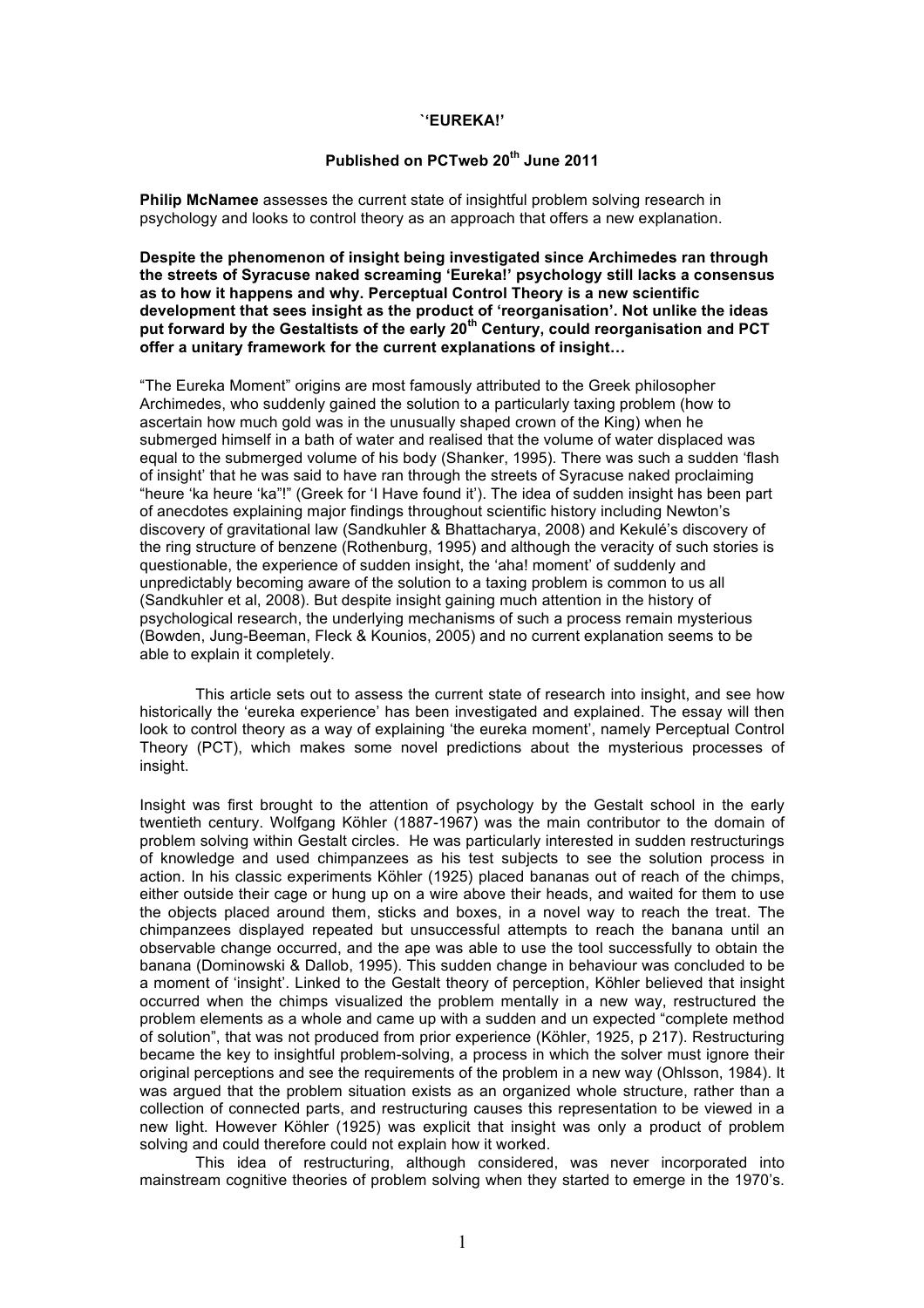*Searching* for solutions, in an information processing system was seen as the key to successful problem solving (Newell & Simon, 1972). The inability to objectively measure concepts like the restructuring process, or the fixation one has on a certain problem representation (Dominowski, 1981; Durso, Rea & Dayton, 1984) were seen as reasons why these phenomena had to be ignored. It was only much later in the development of cognitive psychology that researchers and theorists began to come back to the original ideas of the Gestaltists (Luo & Knoblich, 2007).

There still remain opposing accounts in the research field as to how insight works. Some researchers argue that insight constitutes its own, unique mechanism of problem solving, whereas others argue that it uses the same processes as all other types of problem solving but is perceived as different due to a high level of emotional intensity (i.e. it is epiphenomenal (Jung-Beeman, Bowden, Haberman et al, 2004)). Although there are many variations and theories within this, these two views account for the majority of insight explanations. However all these theories are based on evidence that many argue is fundamentally flawed. Insight research is synonymous with methodological weaknesses and low test validity. The actual 'insight problems' themselves are perhaps the most criticised aspect stemming from the fact that there is no classification system (Weisberg, 1995). Dominowski and Dallob (1995) argued that it is not enough to allow insight problems to be defined as those solved by insight, because there is a tendency to be trapped in an argument of circularity. Insight problems are those solved by insight, and insight is apparent from the reaction to insight problems. Insight problems often vary so much between studies that it becomes difficult to compare findings, meaning evidence cannot be generalised (Weisberg, 1995).

The most recent and contemporary approach to insight research has been the use of neuroimaging methods. There has been a popular move from behavioural methods to the more applied use of neuroscientific tools, such as fMRI and EEg (Kounios & Beeman, 2009), to investigate which brain areas are implicated in gaining that sudden realisation. Despite the advances in technology and the broad consensus that the right hemisphere plays a significant role in insight (Kounios, Fleck, Green et al, 2008), the literature is yet to define what insight actually is, and what the reasons are it is accompanied by such a thrilling comprehension. Cognitive neuroscientists have argued that the representation of the correct solution is activated at a subconscious level and the 'eureka moment' is a product of conscious retrieval (Kounios et al, 2008).

Yet research is still to explain why this is. Why is the solution kept in the subconscious, what would be the advantage or rationale for such a process? Additionally neuroimaging studies are plagued by the same methodological flaws their behavioural measure counterparts had before them. Using such methods divorces the neural process from the intrinsically linked subjective feelings that always accompany insightful solving (Metcalfe & Wiebe, 1987). There still exists an ongoing debate on the underlying mechanisms associated with insight; one school argues restructuring is conscious and controlled with the other arguing it is an automatic and subconscious process (Sandkuhler & Bhattacharya, 2008).

What seems to be lacking therefore is a universal, and agreed upon definition of what insight is, along with a parsimonious explanation of the 'aha!' moment. What is needed is a new perspective that can take the consensus findings we currently have, such as the phenomenological experience associated with insight (Sternberg & Davidson, 1995), the inability to predict when insight will be used (Metcalfe & Wiebe, 1987) and the role of the unconscious (Bowden & Jung-Beeman, 2003), and find a theory that can explain all aspects of the elusive 'eureka moment'.

Perceptual Control Theory (PCT; Powers, 1973) is a self-regulatory model that does just that. Although relatively unknown in mainstream psychology, PCT has been developing since the 1960's. It is a theory of purpose, based on the idea that behaviour is a means to an end, a contextually modifiable output that is adapted in response to our perceptual inputs. PCT states that all behaviour is the product of an organised and ordered set of control systems, and tries to harmonize the seemingly dichotomous ideas of the mechanistic nature of behaviour and inner subjective purposes and goals (Powers, 1973). As people, we set goals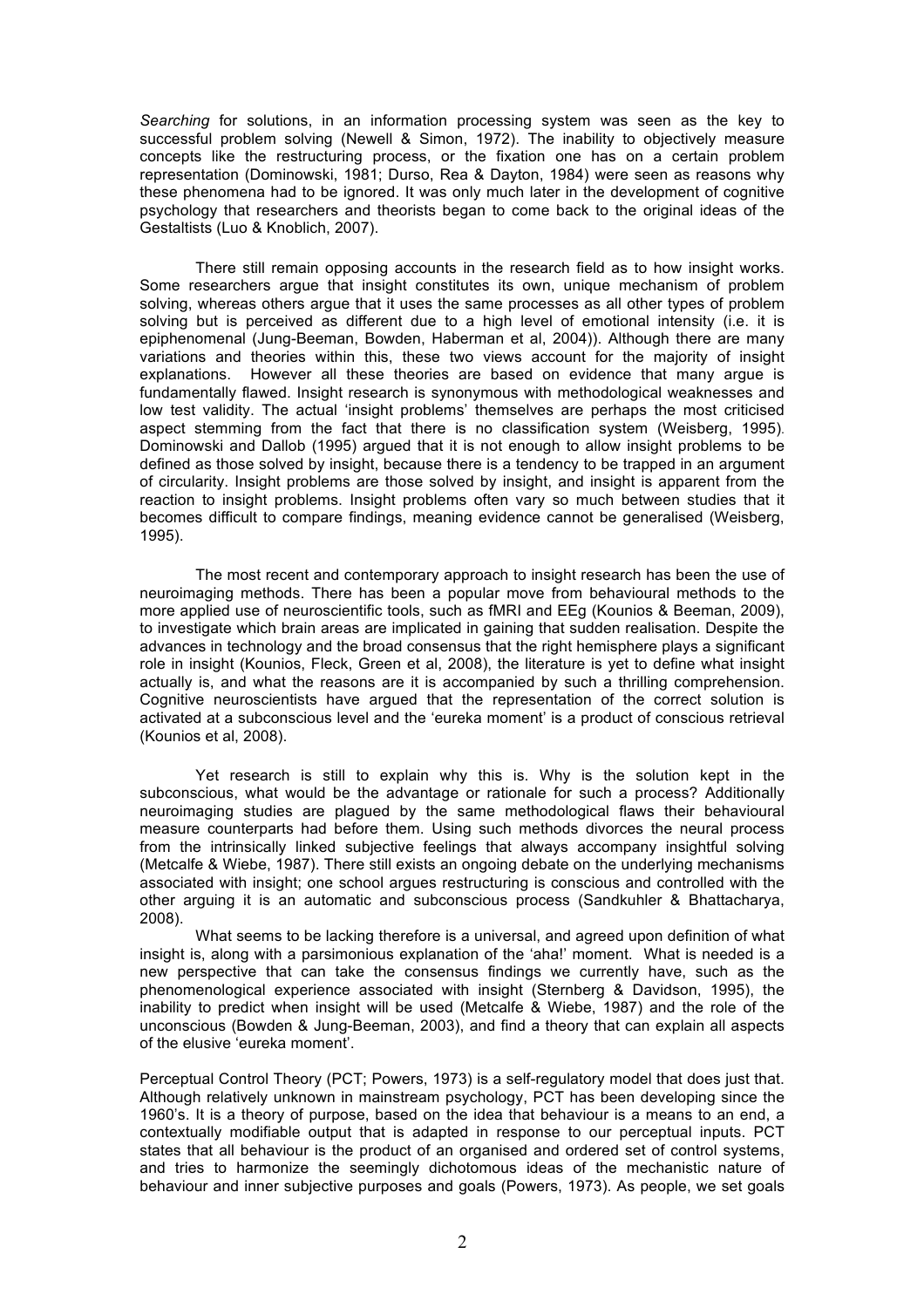and try to achieve these goals through a process of *control*. We are not mere stimulusresponse creatures, subject to environmental forces (Cziko, 2000) rather our actions and purposes affect the environment around us, which in turn affects our behaviour. We are constantly trying to control our perceptions of the environment to achieve goals, and we do this by changing our behaviours. In Powers' own words "what an organism senses affects what it does and what it does affects what it senses." (Powers, 1973, pg. 41).



**Figure 1.** *A diagram of a single control system and how it organises within a hierarchy. For simplicity only the directional effects of the outputs are shown.*

All behaviours are completed in order to limit the discrepancies between our intentions and incoming perceptions (Powers, 1973). There is a process of comparison between the things we perceive, and the things we are achieving. If our behaviour is not reaching our goals then our behaviour must be adapted in some way in order for this to happen. Our behaviour is seen as a closed loop, a cycle of perceptions, comparison, behavioural outputs, changing environment, incoming perceptions and so forth. This *negative feedback* into the control system is essential to keep our systems up to date and adaptive. There are thousands of these control systems each controlling something different, from high level concepts like personality and wellbeing to low level concepts such as intensity and sensation (Cziko, 1995). This hierarchy enables the higher level control systems to feed down into the lower level systems and thus the organism stays controlled and in order. The *reference level* (goal in engineering terminology) of any lower level system is set by the output of the next higher order control system (as can be seen in Figure 1). These control systems are evident in both living beings, such as the homeostatic system within our bodies (Powers, 1973), and non-living things, like a household thermostat (Carey, 2008).

This fundamental framework can be and has been adapted and applied to a plethora of different phenomena and explains them succinctly and objectively. Fields as diverse as biology, robotics, marketing and literature have all had PCT applied to them in some form. In terms of problem solving, PCT would predict that the 'eureka moment' is a product of *reorganisation*. Reorganisation, which is very similar to the Gestaltian idea of restructuring, is a fundamental part of the hierarchy of control systems and is instigated when a control system consistently fails to achieve its goal. This is known as *intrinsic error*, and a high level of such error will result in reorganisation of the systems in order to reduce it. It is assumed in the model that only through reorganisation can the basic set of operations and control systems be modified, and through this process we are able to alter our behavioural output (Powers, 1973). It must be noted, however that there is only a change in organisational parameters which in turn enables the production of new behaviour. Reorganisation does not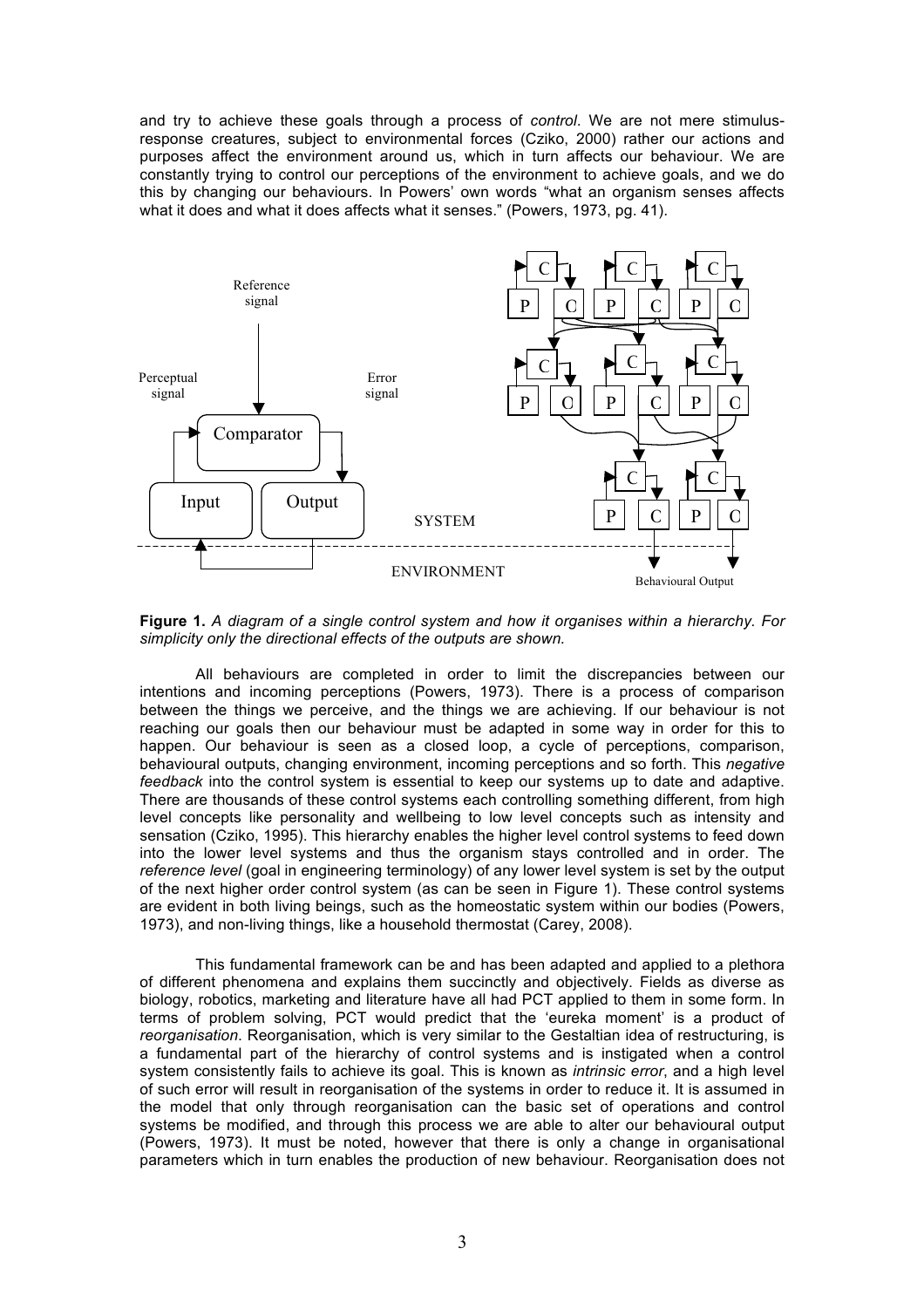produce specific behaviours, rather changes the parameters for potential behaviour. Goals previously unattainable can now be accomplished (Powers, 1973).

Reorganisation will cease to take place when the error is deemed to be reduced to a significant level. This means that many cycles of reorganisation may take place before the correct configuration of control systems is completed, or on the other hand a correct reorganisation may never be reached. This is because the whole process is random and under no volitional control, it is simply a product of error detection and reduction (Marken & Powers, 1989).

## **The Rubin's Vase Illusion**

The Rubin's vase illusion is a well known and well cited example of an optical illusion and has been used to argue a wide range of theories. In this case it can be used as an example of reorganisation in practice. Insight has been shown to be pervasive in all human cognition, not just problem solving (Sternberg & Davidson, 1995) and as such can occur in perception too. Imagine, as a naive being, you look at the Rubin's vase for the first time and see the standard white vase in the positive space of the image. Somebody then tells you that it is possible also to perceive two faces staring directly at each other in the negative space.

You don't see it at first. You try but just don't see the alternate image. But then, suddenly, 'Eureka!' you see the two symmetrical faces. And now you are able to switch between two



perceptions of the same picture: the vase and the faces. Subtle reorganisation of the image, blind variation of the different elements of the picture enabled a second representation of the original picture to become possible. Once the reorganisation is complete and the new perception comes to consciousness, two separate control systems are then formed in the hierarchy: one to control the perception of the positive space, and one to control the perception of the negative space. These control systems were only possible because of the reorganisation of the original perceptual inputs, changing connections in the original perception in order to create a new control system and a new perception.

Although there remains little evidence for reorganisation as a concept, one seminal study has shown the efficient and dynamic nature of random selection and retention. Marken & Powers (1989) showed that reliance on random variations is not a crude and inefficient method to achieve goals but can be seen as a dynamic goal seeking process. They did this by studying the behaviour of a single cell E.coli bacterium. This cell uses trial-and-error changes of direction in response to the perception of the concentration of attractants in its environment. A computer model based on the closed loop philosophy of PCT was created, whereby the bacterium would make its way up concentration gradients of attractants and down gradients of repellents, all the while only able to change direction using a random tumble in space. The model showed that the virtual bacterium could find the source of food quickly by just using random changes of direction; in fact the model E. coli was as 70% efficient as a straight line would have been. Such a model highlights the importance and applicability of the simplicity of random selection, which is after all the basis of such scientific staples as evolution (Cziko, 1995).

The idea of blind variation and retention has been being applied to the investigation of insight before (Simonton, 1999) but PCT is the most explicit in its application of the framework. Such a concept is also backed up by other theories, like the 'deliberation without attention' hypothesis (Dijksterhuis, 2004) that states that complex, multi-faceted decisions are better left to the unconscious. And despite reorganisation being a seemingly novel way of explaining insight the model has strong relations to other ideas. It is very similar to the Gestaltian idea of restructuring (Ohlsson, 1984) which has been accepted by insight researchers more and more in recent times (Luo & Knoblich, 2007). It accounts for why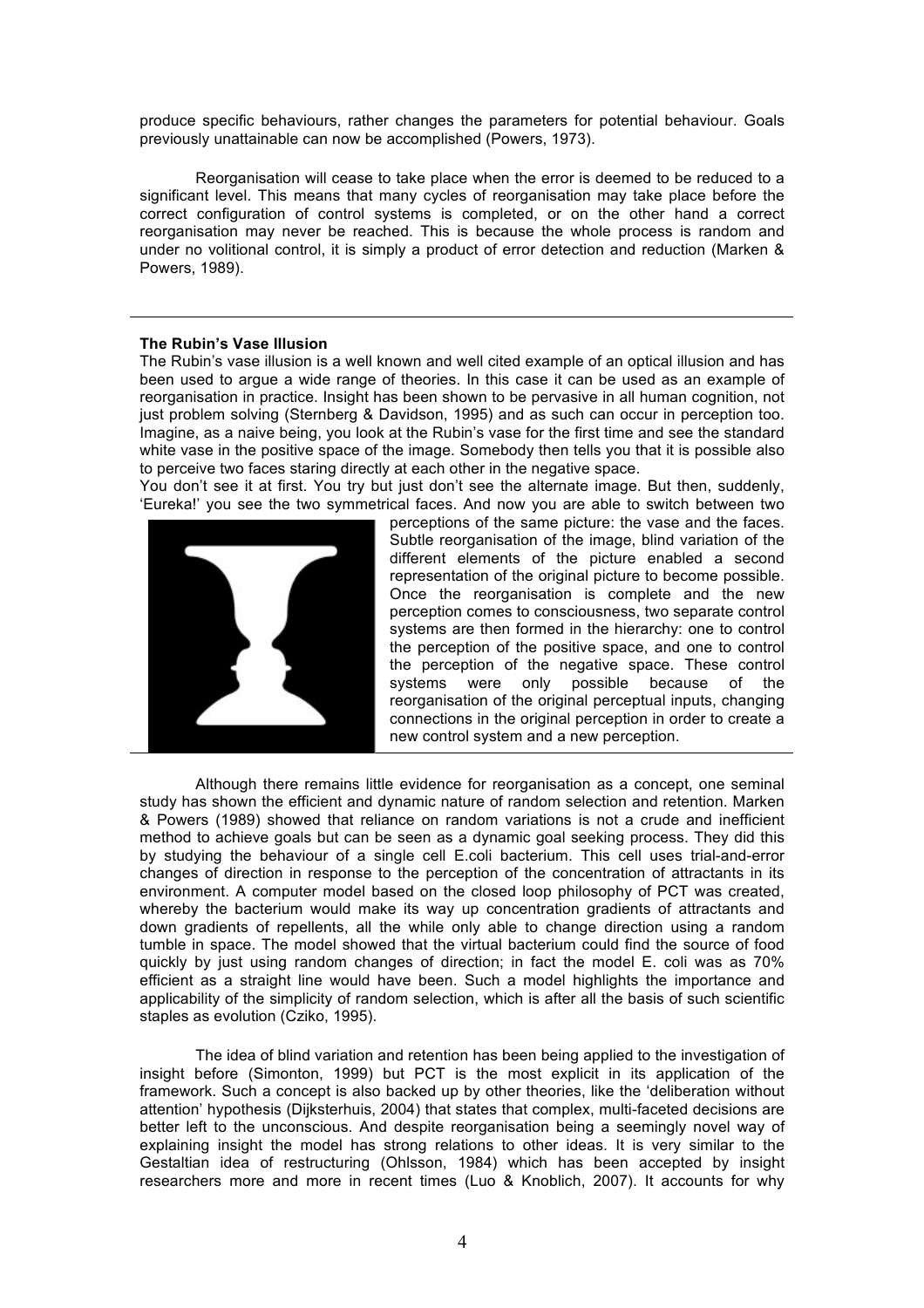insight is accompanied by such strong subjective feelings (Metcalfe & Wiebe, 1987) and finally it provides explanation that can be backed by rigorous operationalised definitions (Powers, 1973). Reorganisation can be explained in a detailed and mechanistic way with it being an intrinsic and fundamental part of the model. Therefore the sudden and subjective 'eureka moment' felt by people is not viewed as a disparate response but rather a fundamental part of the process. The 'Aha!' moment is not because we reached the answer, but rather the feeling that comes with successful reorganisation, the reconfiguration of the control systems into such a way that the solution becomes attainable.

Insight is a phenomenon that is an extremely popular research subject in psychology but yet after almost a century of research there is still no clear explanation as to the processes involved (Shanker, 1995). PCT can be seen as a new approach to this mysterious process, with a fresh pair of theoretical eyes. Of course there still remain common problems. Insight still lacks a definition, and the many names ascribed to the phenomena (insight, the eureka moment, the 'Aha!' moment, illumination, intuition) do not help. There also needs to be a change in the assumptions about insight, namely that insight problems do not automatically produce insight. Until these problems have been ironed out any explanation, including a PCT perspective will be open to criticism. However the predictions put forward in this article offer some interesting suggestions about how 'the eureka moment' comes about whilst still encompassing the main points of the cognitive account. What PCT lacks is evidence that can back up the predictions of the model. A wider understanding and acceptance of the theory as a whole will hopefully lead to wider research and application.

Maybe the demystification of 'the eureka moment' is closer than we think.

## **References**

Bowden, E. & Jung-Beeman, M. (2003). Aha! Insight experience correlates with solution activation in the right hemisphere. *Psychonomic Bulletin & Review*, *10,* 730-737.

Bowden, E. M., Jung-Beeman, M., Fleck, J. & Kounios, J. (2005). New approaches to demystifying insight, Trends in Cognitive Sciences, 9, 322-328.

Carey, T. A. (2008). Perceptual Control Theory and the Method of Levels: Further Contributions to a Transdiagnostic Perspective, *International Journal of Cognitive Therapy, 1*, 237–255.

Cziko, G. (1995). *Without miracles: Universal selection theory and the second Darwinian revolution*, Cambridge: MIT Press.

Cziko, G. (2000). *The Things We Do*. Cambridge, MA: MIT Press.

Dijksterhuis, A. (2004). Think Different: The Merits of Unconscious Thought in Preference Development and Decision Making, *Journal of Personality and Social Psychology, 87*, 586-598.

Dominowski, R. L. (1981). Comment on an examination of the alleged role of "fixation" in the solution of insight problems. *Journal of Experimental Psychology: General, 110,* 199-203.

Dominowski, R. L. & Dallob, P. (1995). 'Insight and Problem Solving' In R. J. Sternberg & J. E. Davidson (eds.) *The Nature of Insight*, London: MIT Press.

Durso, F. T., Rea, C. B. & Dayton, T. (1994). Graph-Theoretic Confirmation of Restructuring during Insight, *Psychological Science, 5*, 94–98.

Jung-Beeman, M., Bowden, E. M., Haberman, J., Frymiare, J. L., Arambel-Liu, S., Greenblatt, R., Reber, P. J. & Kounios, J. (2004). Neural Activity When People Solve Verbal Problems with Insight, *PLoS Biology, 2*, 500-510.